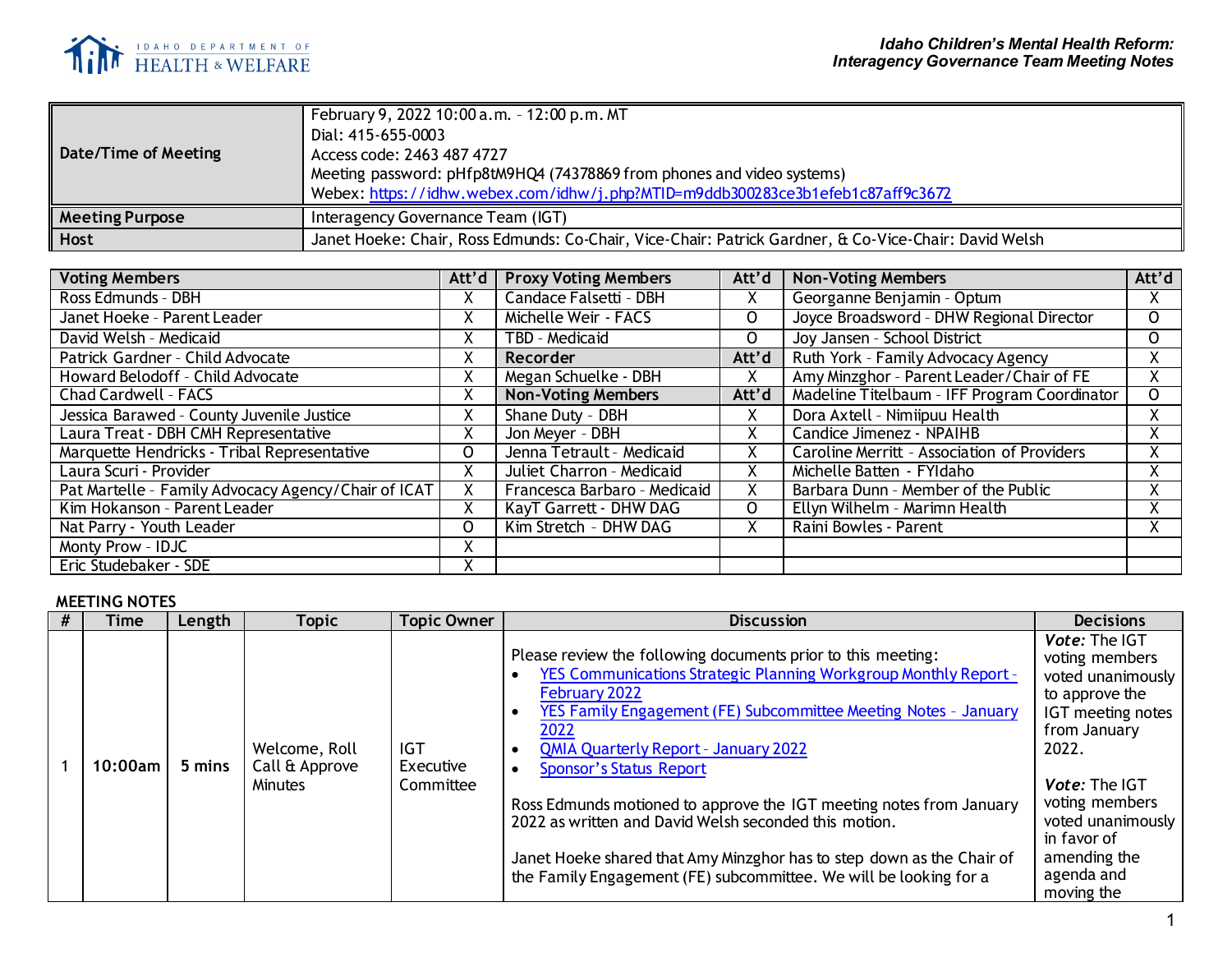

| #              | <b>Time</b>          | Length | <b>Topic</b>               | <b>Topic Owner</b> | <b>Discussion</b>                                                                                                                                                                                                                                                                                                                                                                                                                                                                                                                                                                                                                                                                                                                                                                                                                                                                                                                                                                                                                                                                                                                                                                                                                                                                                                                                                                                                                                                                                                                                                                                                                                                                                                                                                                                                                                                                                                                                                                                                                                                                                                                                                                                                                                                                                                                                                                                                                                                                   | <b>Decisions</b>                                                                             |
|----------------|----------------------|--------|----------------------------|--------------------|-------------------------------------------------------------------------------------------------------------------------------------------------------------------------------------------------------------------------------------------------------------------------------------------------------------------------------------------------------------------------------------------------------------------------------------------------------------------------------------------------------------------------------------------------------------------------------------------------------------------------------------------------------------------------------------------------------------------------------------------------------------------------------------------------------------------------------------------------------------------------------------------------------------------------------------------------------------------------------------------------------------------------------------------------------------------------------------------------------------------------------------------------------------------------------------------------------------------------------------------------------------------------------------------------------------------------------------------------------------------------------------------------------------------------------------------------------------------------------------------------------------------------------------------------------------------------------------------------------------------------------------------------------------------------------------------------------------------------------------------------------------------------------------------------------------------------------------------------------------------------------------------------------------------------------------------------------------------------------------------------------------------------------------------------------------------------------------------------------------------------------------------------------------------------------------------------------------------------------------------------------------------------------------------------------------------------------------------------------------------------------------------------------------------------------------------------------------------------------------|----------------------------------------------------------------------------------------------|
|                |                      |        |                            |                    | replacement for the Chair on the FE subcommittee and if any parents are<br>interested, please contact the IGT Executive Committee.<br>Patrick Gardner stated that he was unable to gather the necessary<br>information in time for the meeting and motioned that agenda item 5<br>"Mental Health Needs and ER Use" be moved to the following March IGT<br>meeting. David Welsh seconded this motion.                                                                                                                                                                                                                                                                                                                                                                                                                                                                                                                                                                                                                                                                                                                                                                                                                                                                                                                                                                                                                                                                                                                                                                                                                                                                                                                                                                                                                                                                                                                                                                                                                                                                                                                                                                                                                                                                                                                                                                                                                                                                                | agenda item<br>"Mental Health<br>Needs and ER<br>Use" to the March<br>IGT meeting<br>agenda. |
| $\overline{2}$ | $10:05$ am   20 mins |        | Review Sponsor's<br>Report | DBH &<br>Medicaid  | Ross Edmunds reviewed the Sponsor's Status Report beginning with<br>Project 1: Implementation Assurance Plan (IAP) and Project 2:<br>implementation Assurance Plan (IAP) Project Plan. Ross Edmunds shared<br>that the Department is in the process of hiring an Enterprise YES Project<br>Manager. Interviews will take place February 10 and February 11 and<br>they hope to make a decision by early next week in order for the person<br>to begin working within the month. Janet Hoeke stated that this staff<br>member will be a regular attendee at this meeting and Ross Edmunds<br>confirmed. Pat Martelle asked who the YES Project Manager will report<br>to and Ross Edmunds shared that they will be reporting directly to Miren<br>Unsworth as she is the Deputy Director over Medicaid, FACS, and DBH.<br>Janet Hoeke asked if we will need to add this staff member as a new<br>voting member of the IGT. Ross Edmunds explained that the YES Project<br>Manager will not be a voting member and rather, a regular attendee and<br>participant on the IGT. We are trying to be clear around the differences<br>between the YES Project as we move through implementation and the<br>YES Program as the access to services and supports that people need on<br>an ongoing basis.<br>Ross Edmunds noted that Project 3: House Bill 233 will be discussed as<br>one of the below agenda items. Candace Falsetti then reviewed the<br>details of Project 4: QMIA Council Quarterly Report Recommendations<br>and Project 5: Quality Review (QR) Process in the Sponsor's Status<br>Report. Related to the QR process, Patrick Gardner added that it is<br>important to keep in mind that there is a process in place already, which<br>was established last year. The focus of this project is on an update and<br>refinement of that process.<br>Ross Edmunds reviewed Project 6: Jeff D. Implementation Compliance<br>Task Force and Project 7: IBHP Invitation to Negotiate (ITN). Related to<br>the IBHP ITN, Laura Scuri asked if the intention is that this contract will<br>be full risk and Ross Edmunds confirmed. He explained that this contract<br>does not only include outpatient care and also includes inpatient care,<br>PRTF, and residential care for both Medicaid and non-Medicaid patients.<br>For the Medicaid services, it will be a full risk. Laura Scuri then asked if<br>by non-Medicaid services, they meant waiver services. Ross Edmunds |                                                                                              |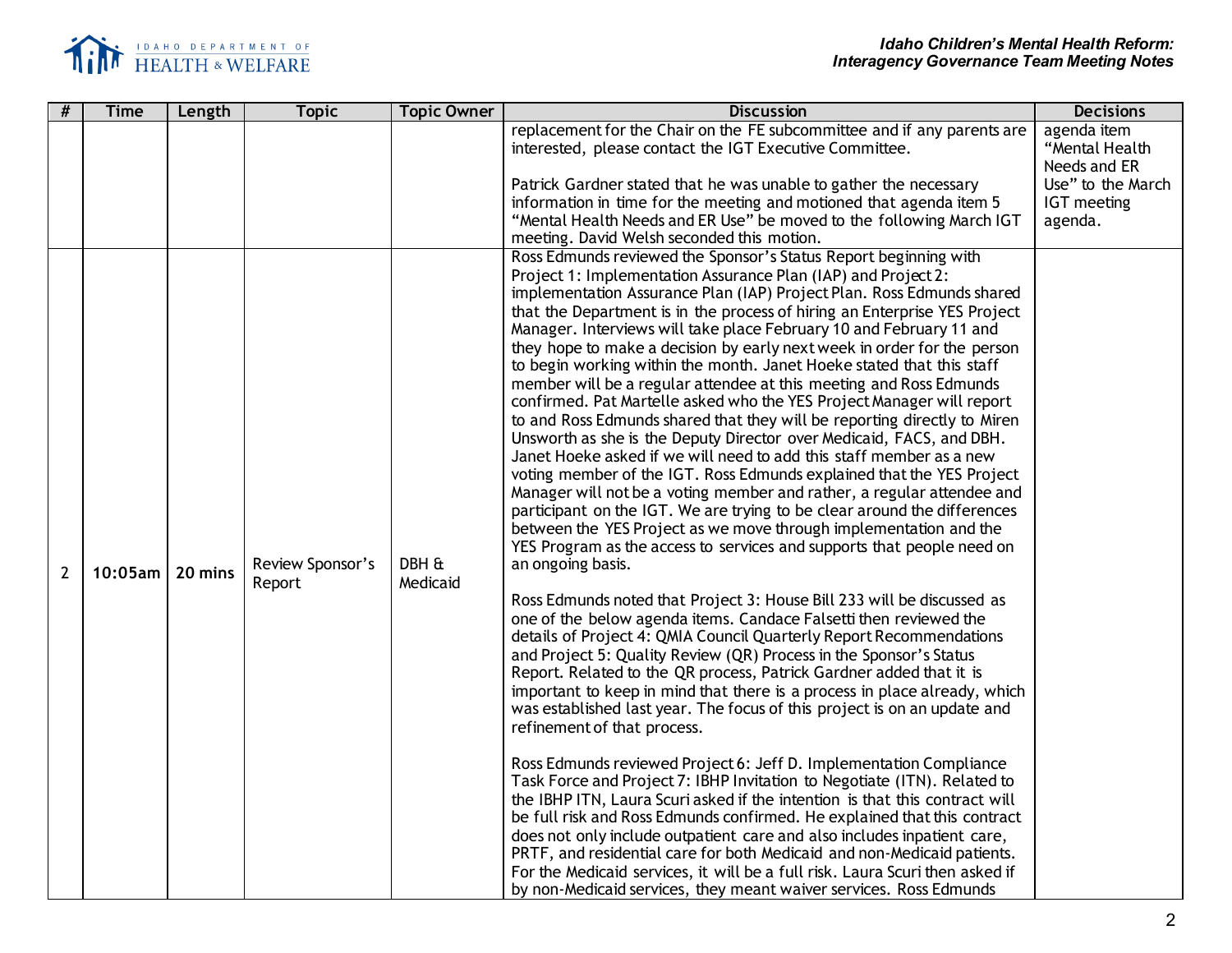

| #              | <b>Time</b>          | Length | <b>Topic</b>                                      | <b>Topic Owner</b>                   | <b>Discussion</b>                                                                                                                                                                                                                                                                                                                                                                                                                                                                                                                                                                                                                                                                                                                                                                                                                                                                                                                                                                                                                                                                                                                                                                                                                                                                                                                                                                                                                                                                                                                                                                                                                                                                                                                                                                                                                                                                                                                                                                                                                                                                                                                                                                                                                                                                                                                                                                                                                      | <b>Decisions</b> |
|----------------|----------------------|--------|---------------------------------------------------|--------------------------------------|----------------------------------------------------------------------------------------------------------------------------------------------------------------------------------------------------------------------------------------------------------------------------------------------------------------------------------------------------------------------------------------------------------------------------------------------------------------------------------------------------------------------------------------------------------------------------------------------------------------------------------------------------------------------------------------------------------------------------------------------------------------------------------------------------------------------------------------------------------------------------------------------------------------------------------------------------------------------------------------------------------------------------------------------------------------------------------------------------------------------------------------------------------------------------------------------------------------------------------------------------------------------------------------------------------------------------------------------------------------------------------------------------------------------------------------------------------------------------------------------------------------------------------------------------------------------------------------------------------------------------------------------------------------------------------------------------------------------------------------------------------------------------------------------------------------------------------------------------------------------------------------------------------------------------------------------------------------------------------------------------------------------------------------------------------------------------------------------------------------------------------------------------------------------------------------------------------------------------------------------------------------------------------------------------------------------------------------------------------------------------------------------------------------------------------------|------------------|
|                |                      |        |                                                   |                                      | explained that he was referring to services for people who do not have<br>Medicaid. DBH is contracted with providers to provide services and these<br>are all under non-Medicaid services. David Welsh clarified that this<br>includes non-Medicaid eligible patients as well as non-Medicaid<br>reimbursable services for those that do have Medicaid.<br>Candace Falsetti shared the new QMIA Quarterly Report, which was                                                                                                                                                                                                                                                                                                                                                                                                                                                                                                                                                                                                                                                                                                                                                                                                                                                                                                                                                                                                                                                                                                                                                                                                                                                                                                                                                                                                                                                                                                                                                                                                                                                                                                                                                                                                                                                                                                                                                                                                            |                  |
| $\overline{3}$ | $10:25$ am   15 mins |        | Q&A Session on<br><b>QMIA Quarterly</b><br>Report | Candace<br>Falsetti &<br>David Welsh | briefly reviewed during the January IGT meeting, and has been posted on<br>the YES website.<br>Ruth York asked about the data showing a drop in Medicaid services from<br>Quarter 4 to Quarter 1 as well as the data showing a drop in<br>psychotherapy services during that same time. This also appears to be<br>the case for the CANS. What might be accounting for that? David Welsh<br>explained that he would need more time to analyze the indicators to<br>determine the 'why'. Candace Falsetti added that the QMIA Council has<br>not started looking at the 'why'. Their focus has been on looking at<br>barriers to care for children with high and complicated needs. As well, it<br>is important that we compare the data in Quarter 1 to the data in<br>Quarter 1 of the previous year. We are looking at services across the<br>state and the project will begin to answer this question.<br>Janet Hoeke stated that it is interesting that when the state of Idaho is<br>experiencing growth, we are seeing a decrease in the utilization of<br>Medicaid services. This is an interesting question as you would think that<br>we would be experiencing increases. Candace Falsetti shared that we do<br>not know whether those people moving into the state are accessing<br>Medicaid as we have not seen a large increase in those on Medicaid. It<br>should be noted that this is not an exact relationship. Ross Edmunds<br>added that JFAC provided data which showed that there are about<br>450,000 Idahoan's on Medicaid right now however around 100,000 of<br>those members do not meet Medicaid criteria. These members cannot be<br>taken off of Medicaid. David Welsh clarified that these members cannot<br>be disenrolled from Medicaid due to the current Federal guidelines so we<br>will have to look at eligibility with the Federal guidelines as this<br>unwinds.<br>Ruth York stated that she noticed that the report shows that the number<br>of people receiving skills-building has dropped in Region 7 and the<br>number of people accessing TCC in Region 1 increased recently. Candace<br>Falsetti explained that, as it relates to Ruth's first question, the<br>psychotherapy data on page 24 of the QMIA Quarterly Report shows that<br>there was not a huge change from quarter to quarter. It could be related<br>to COVID however, we do not want to make that assumption so we will |                  |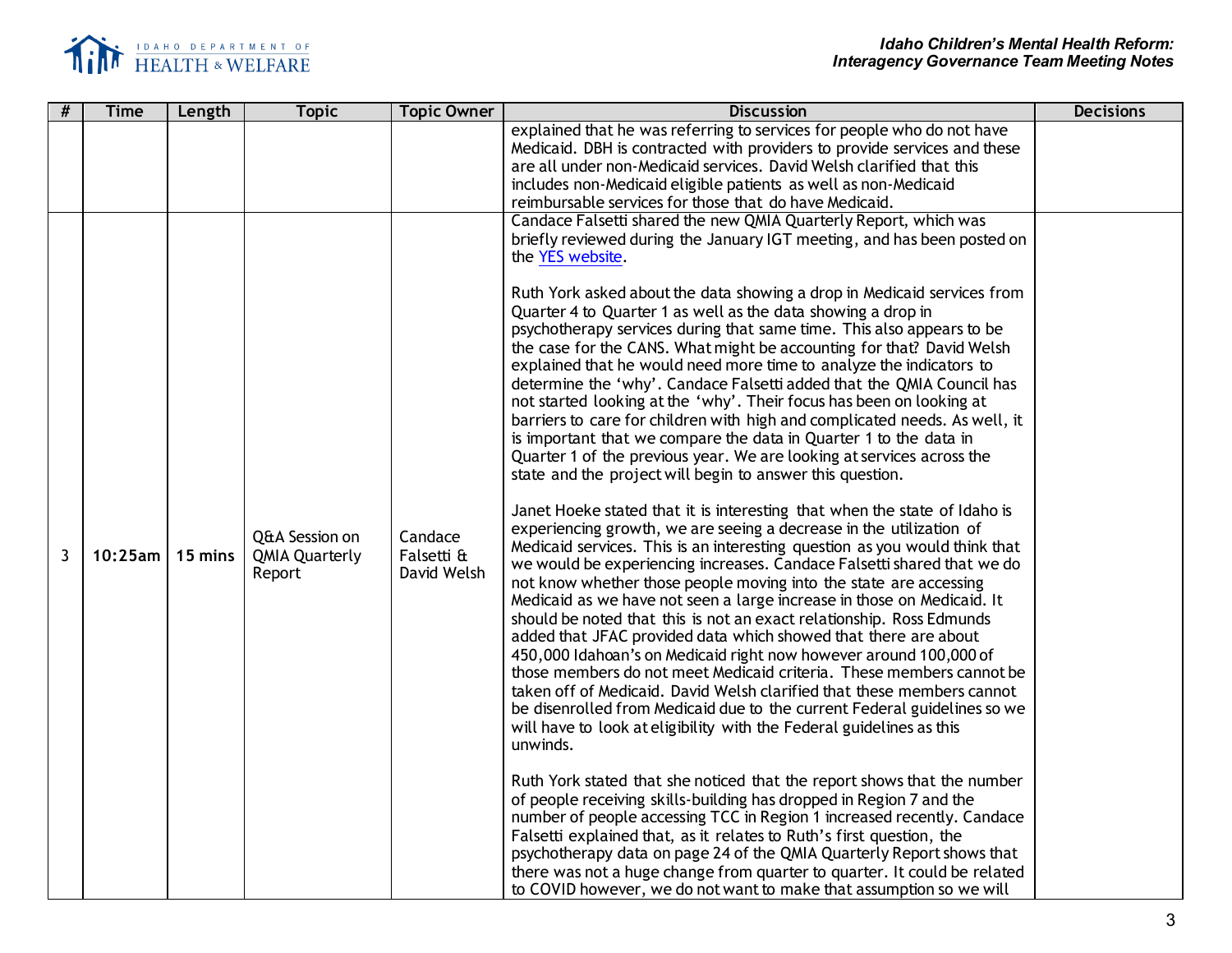

| continue to monitor this data. The CANS data included in this report also<br>shows similar trends. As it relates to the regional data, Laura Treat, who<br>is the DBH CMH Chief in Region 1, stated that she does not have the<br>information on why this could be occurring however, we can take this<br>back to the providers in her area and gather more information. Laura<br>Scuri, who is provider in Region 3 and Region 4, stated that the increase<br>in TCC could be related to the recent TCC training. Optum also provided<br>good clarification around conflict-free as a standalone program is not<br>possible. This provided clarification for providers who had stopped |
|-----------------------------------------------------------------------------------------------------------------------------------------------------------------------------------------------------------------------------------------------------------------------------------------------------------------------------------------------------------------------------------------------------------------------------------------------------------------------------------------------------------------------------------------------------------------------------------------------------------------------------------------------------------------------------------------|
|                                                                                                                                                                                                                                                                                                                                                                                                                                                                                                                                                                                                                                                                                         |
|                                                                                                                                                                                                                                                                                                                                                                                                                                                                                                                                                                                                                                                                                         |
|                                                                                                                                                                                                                                                                                                                                                                                                                                                                                                                                                                                                                                                                                         |
|                                                                                                                                                                                                                                                                                                                                                                                                                                                                                                                                                                                                                                                                                         |
|                                                                                                                                                                                                                                                                                                                                                                                                                                                                                                                                                                                                                                                                                         |
|                                                                                                                                                                                                                                                                                                                                                                                                                                                                                                                                                                                                                                                                                         |
|                                                                                                                                                                                                                                                                                                                                                                                                                                                                                                                                                                                                                                                                                         |
|                                                                                                                                                                                                                                                                                                                                                                                                                                                                                                                                                                                                                                                                                         |
|                                                                                                                                                                                                                                                                                                                                                                                                                                                                                                                                                                                                                                                                                         |
| providing that service due to concerns that they would have to hire,                                                                                                                                                                                                                                                                                                                                                                                                                                                                                                                                                                                                                    |
| train, and then turn over the companies to those that they had hired and                                                                                                                                                                                                                                                                                                                                                                                                                                                                                                                                                                                                                |
| trained in skills-building. The pandemic staffing has been catastrophic,                                                                                                                                                                                                                                                                                                                                                                                                                                                                                                                                                                                                                |
|                                                                                                                                                                                                                                                                                                                                                                                                                                                                                                                                                                                                                                                                                         |
|                                                                                                                                                                                                                                                                                                                                                                                                                                                                                                                                                                                                                                                                                         |
| Raini Bowles, a parent who represents parents and families, shared that                                                                                                                                                                                                                                                                                                                                                                                                                                                                                                                                                                                                                 |
| families are not feeling that the crisis planning is very successful and                                                                                                                                                                                                                                                                                                                                                                                                                                                                                                                                                                                                                |
| there should be steps taken to improve this. What does this look like at                                                                                                                                                                                                                                                                                                                                                                                                                                                                                                                                                                                                                |
| this point? Candace Falsetti explained that the project around crisis and                                                                                                                                                                                                                                                                                                                                                                                                                                                                                                                                                                                                               |
|                                                                                                                                                                                                                                                                                                                                                                                                                                                                                                                                                                                                                                                                                         |
| provided. DBH created a crisis and safety planning training that was                                                                                                                                                                                                                                                                                                                                                                                                                                                                                                                                                                                                                    |
| posted on the website for families and the Idaho Federation of Families                                                                                                                                                                                                                                                                                                                                                                                                                                                                                                                                                                                                                 |
| (IFF) also created a podcast for crisis and safety planning. This year we                                                                                                                                                                                                                                                                                                                                                                                                                                                                                                                                                                                                               |
| are working with Portland State University (PSU) to provide a training for                                                                                                                                                                                                                                                                                                                                                                                                                                                                                                                                                                                                              |
|                                                                                                                                                                                                                                                                                                                                                                                                                                                                                                                                                                                                                                                                                         |
| Idaho providers and we have had over 300 providers sign-up. In terms of                                                                                                                                                                                                                                                                                                                                                                                                                                                                                                                                                                                                                 |
| identifying issues, the annual family survey will be sent out shortly. Last                                                                                                                                                                                                                                                                                                                                                                                                                                                                                                                                                                                                             |
| year it showed that 40% of families had a provider that did not work with                                                                                                                                                                                                                                                                                                                                                                                                                                                                                                                                                                                                               |
| them to create a crisis and safety plan even though they expressed that                                                                                                                                                                                                                                                                                                                                                                                                                                                                                                                                                                                                                 |
| it was needed. As well, over 50% of families had created a crisis and                                                                                                                                                                                                                                                                                                                                                                                                                                                                                                                                                                                                                   |
| safety plan but did not feel that it was helpful. Ruth York added that the                                                                                                                                                                                                                                                                                                                                                                                                                                                                                                                                                                                                              |
| Department does have a process for the family survey and any additional                                                                                                                                                                                                                                                                                                                                                                                                                                                                                                                                                                                                                 |
| feedback can be shared with IFF and then fed into the survey results.                                                                                                                                                                                                                                                                                                                                                                                                                                                                                                                                                                                                                   |
| Raini Bowles asked how we are disseminating the information about the                                                                                                                                                                                                                                                                                                                                                                                                                                                                                                                                                                                                                   |
| crisis and safety plan out to parents as many of them do not know about                                                                                                                                                                                                                                                                                                                                                                                                                                                                                                                                                                                                                 |
| the YES website. Candace Falsetti noted that that goes beyond the crisis                                                                                                                                                                                                                                                                                                                                                                                                                                                                                                                                                                                                                |
| and safety plans and onto project planning. We need to make sure that                                                                                                                                                                                                                                                                                                                                                                                                                                                                                                                                                                                                                   |
| we communicate about the availability of YES services and the YES                                                                                                                                                                                                                                                                                                                                                                                                                                                                                                                                                                                                                       |
| website. This can be added as an ongoing question to be addressed.                                                                                                                                                                                                                                                                                                                                                                                                                                                                                                                                                                                                                      |
|                                                                                                                                                                                                                                                                                                                                                                                                                                                                                                                                                                                                                                                                                         |
|                                                                                                                                                                                                                                                                                                                                                                                                                                                                                                                                                                                                                                                                                         |
| clarified that the 300 providers includes YES stakeholders. There are                                                                                                                                                                                                                                                                                                                                                                                                                                                                                                                                                                                                                   |
| about 900 providers in the CANS system, which means that they are CMH                                                                                                                                                                                                                                                                                                                                                                                                                                                                                                                                                                                                                   |
| YES providers. This would be about 15% of the providers but it should be                                                                                                                                                                                                                                                                                                                                                                                                                                                                                                                                                                                                                |
| safety plans has been working to address trainings that are being<br>Janet Hoeke asked what percentage 300 is of the total number of<br>providers that provide crisis and safety planning. Candace Falsetti                                                                                                                                                                                                                                                                                                                                                                                                                                                                             |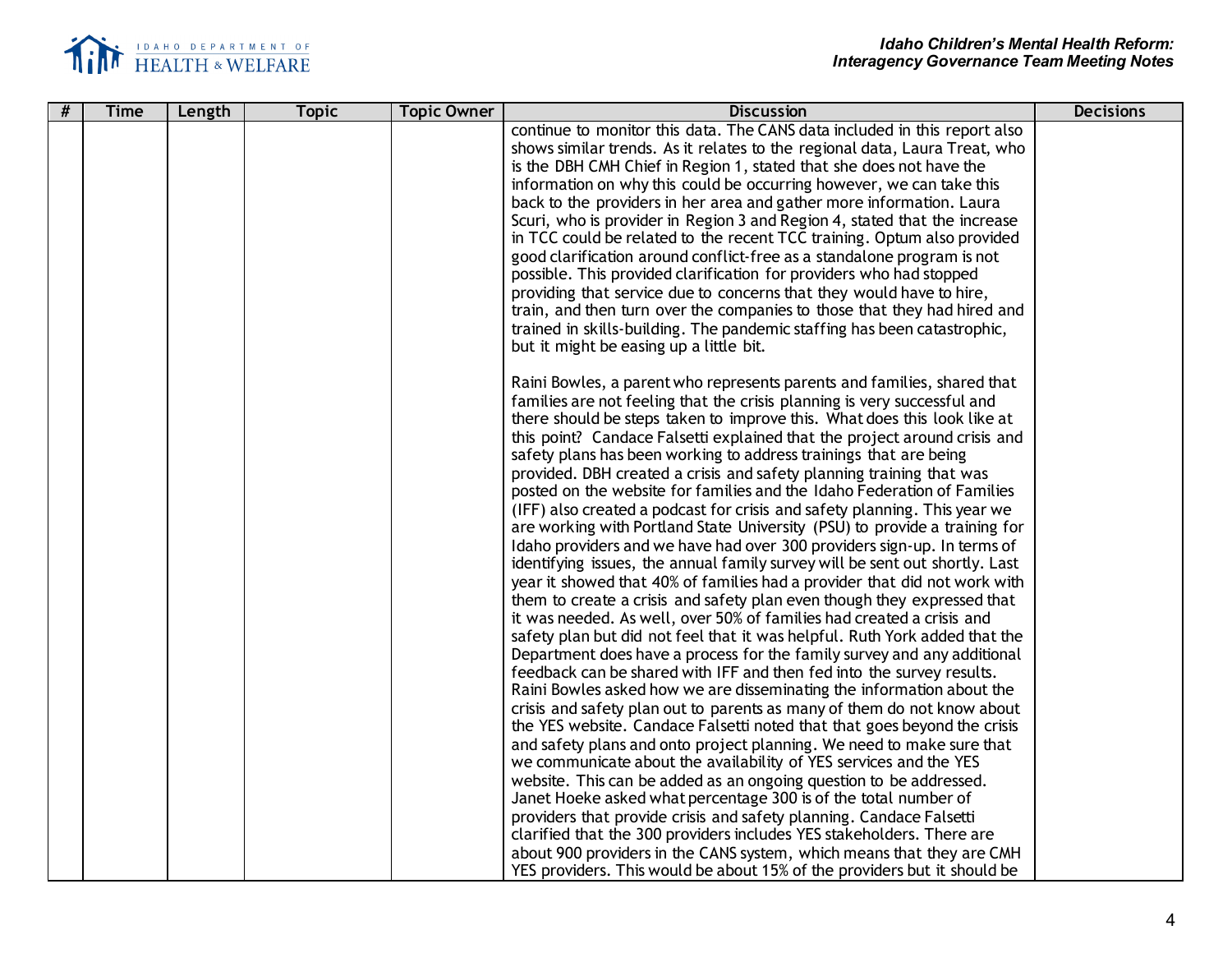

| noted that it is a guess. We think that these trainings need to continue,<br>and we need to find additional ways to offer this training.<br>Ross Edmunds shared a presentation on House Bill 233. This includes a<br>new section of the Children's Mental Health Services Act specific to<br>Idaho code 16-2426A, which was effective July 1, 2021. The second<br>section is for the intercept and diversion of children at risk of being<br>removed from their parent's or guardian's custody under the Child<br>Protective Act, which was effective January 1, 2022. The Department's<br>response includes the creation of the Quick Reaction Team (QRT), which<br>is a clinical team that is composed of empowered decision-makers who<br>collaborate to plan for children and families, coordinate responses,<br>create the intra-agency agreement, and provide early intervention and<br>cross-division communication. The challenges include resource shortages<br>and access to behavioral health treatment. This does not prevent the<br>court from taking jurisdiction under CPA and does not prevent law<br>enforcement from declaring imminent danger. It is important that we<br>coordinate across multiple healthcare systems and organizations.<br>Pat Martelle stated that what she sees is an administrative response that<br>is an effort to meet the problem within the community. This is great<br>however; this is a bigger concern and it is not how we want to see our<br>community and system operate. Ross Edmunds explained that we want a<br>Discussion about<br>Ross<br>20 mins<br>10:40am<br>system that goes further upstream and for children who need inpatient<br>4<br>House Bill 233<br>Edmunds<br>hospitalization, we should be working with the families from the moment<br>that they are identified for discharge. There should never be a surprise<br>at discharge.<br>Ruth York stated that a spike in education efforts will be needed. Has<br>this been outlined? Ross Edmunds explained that some work has been | # | <b>Topic Owner</b><br><b>Topic</b><br><b>Discussion</b><br><b>Time</b><br>Length |  | <b>Decisions</b> |
|----------------------------------------------------------------------------------------------------------------------------------------------------------------------------------------------------------------------------------------------------------------------------------------------------------------------------------------------------------------------------------------------------------------------------------------------------------------------------------------------------------------------------------------------------------------------------------------------------------------------------------------------------------------------------------------------------------------------------------------------------------------------------------------------------------------------------------------------------------------------------------------------------------------------------------------------------------------------------------------------------------------------------------------------------------------------------------------------------------------------------------------------------------------------------------------------------------------------------------------------------------------------------------------------------------------------------------------------------------------------------------------------------------------------------------------------------------------------------------------------------------------------------------------------------------------------------------------------------------------------------------------------------------------------------------------------------------------------------------------------------------------------------------------------------------------------------------------------------------------------------------------------------------------------------------------------------------------------------------------------------------------------------------------------------------|---|----------------------------------------------------------------------------------|--|------------------|
|                                                                                                                                                                                                                                                                                                                                                                                                                                                                                                                                                                                                                                                                                                                                                                                                                                                                                                                                                                                                                                                                                                                                                                                                                                                                                                                                                                                                                                                                                                                                                                                                                                                                                                                                                                                                                                                                                                                                                                                                                                                          |   |                                                                                  |  |                  |
|                                                                                                                                                                                                                                                                                                                                                                                                                                                                                                                                                                                                                                                                                                                                                                                                                                                                                                                                                                                                                                                                                                                                                                                                                                                                                                                                                                                                                                                                                                                                                                                                                                                                                                                                                                                                                                                                                                                                                                                                                                                          |   |                                                                                  |  |                  |
| done with the major hospitals and inpatient psychiatric units. More work<br>needs to be done with the smaller units. As well, this will be an ongoing<br>process because constant work is required to maintain these systems.<br>Shane Duty added that as the QRT meets, that learning process is<br>happening. Ruth York stated that she was also disappointed that the<br>parent voice was not included while the agreement was being written.<br>Ross Edmunds agreed that we need to have a family partner as a part of<br>this process and committed to being inclusive of family voice for these<br>communication and training efforts.<br>Amy Minzghor shared that this topic was brought up in the previous FE<br>subcommittee meeting and parents were unsure of what they should do                                                                                                                                                                                                                                                                                                                                                                                                                                                                                                                                                                                                                                                                                                                                                                                                                                                                                                                                                                                                                                                                                                                                                                                                                                                             |   |                                                                                  |  |                  |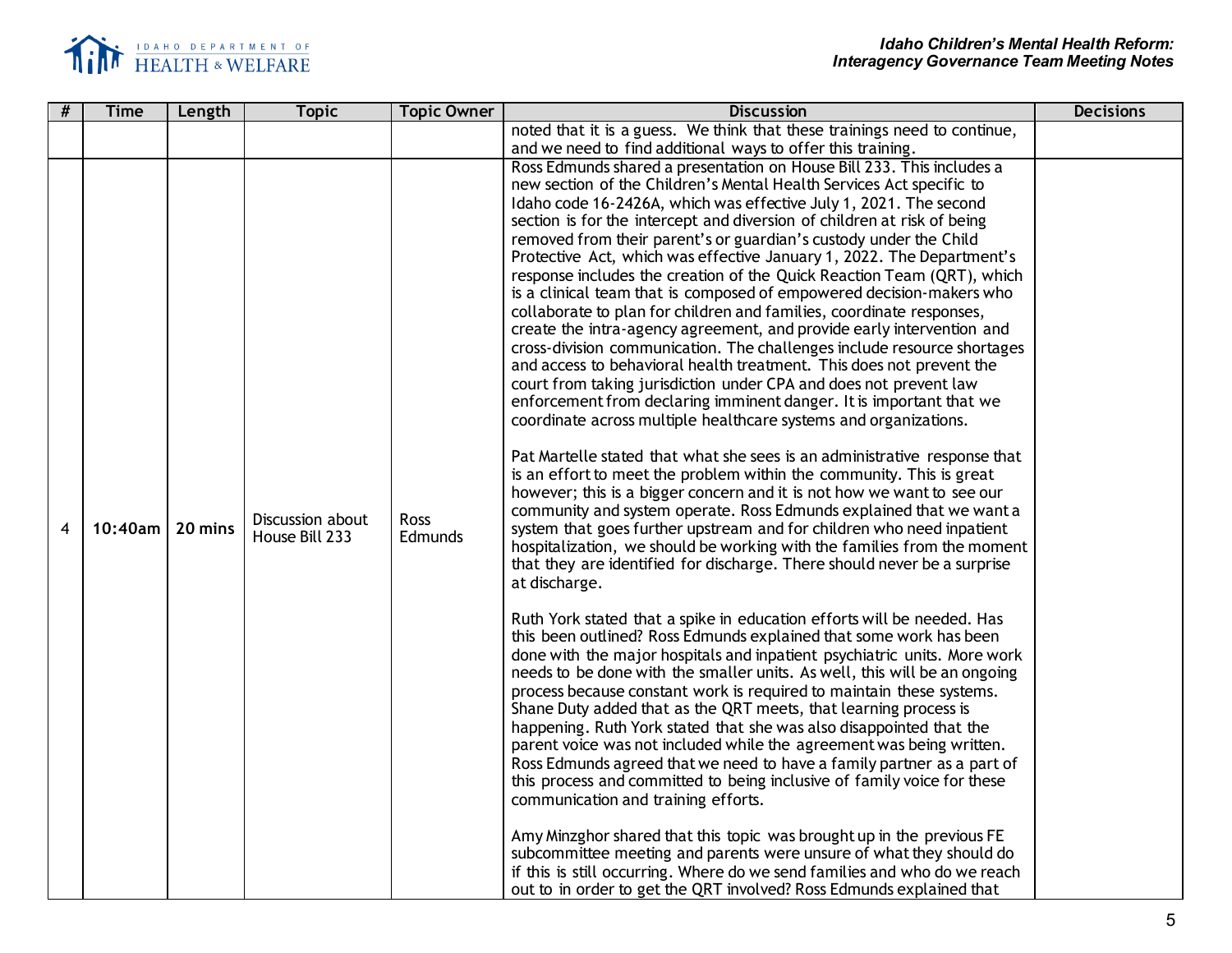

| # | <b>Time</b> | Length  | <b>Topic</b>         | <b>Topic Owner</b> | <b>Discussion</b>                                                                                                                                 | <b>Decisions</b> |
|---|-------------|---------|----------------------|--------------------|---------------------------------------------------------------------------------------------------------------------------------------------------|------------------|
|   |             |         |                      |                    | parents as well as the Idaho Federation of Families should contact Shane                                                                          |                  |
|   |             |         |                      |                    | Duty and the Children's Mental Health (CMH) Chief in their area.<br><b>Next Step:</b> Megan Schuelke will share the list of the CMH Chiefs by DBH |                  |
|   |             |         |                      |                    | Region as well as their contact information with all of the IGT members.                                                                          |                  |
|   |             |         |                      |                    |                                                                                                                                                   |                  |
|   |             |         |                      |                    | Howard Belodoff requested to see a copy of the Administrative Directive                                                                           |                  |
|   |             |         |                      |                    | that has been referred to. Howard Belodoff also provided feedback on                                                                              |                  |
|   |             |         |                      |                    | the agreement and Ross Edmunds explained that the purpose of the<br>agreement was to provide an internal message about the use of the QRT.        |                  |
|   |             |         |                      |                    | Medicaid, FACS, and DBH members should send staff members that are                                                                                |                  |
|   |             |         |                      |                    | empowered to make decisions right away. The next iteration will be an                                                                             |                  |
|   |             |         |                      |                    | external interagency agreement that will be signed by the Director for                                                                            |                  |
|   |             |         |                      |                    | members outside of DHW. Right now, we have an intra-agency                                                                                        |                  |
|   |             |         |                      |                    | agreement between the Divisions. The interagency agreement is what we                                                                             |                  |
|   |             |         |                      |                    | would use to educate and communicate with law enforcement, hospitals,<br>etc. We are happy to take any feedback as well. It may be helpful for    |                  |
|   |             |         |                      |                    | DHW to create a desk guide or brochure that could go to the hospitals for                                                                         |                  |
|   |             |         |                      |                    | families so that they would have this information. Ross Edmunds asked if                                                                          |                  |
|   |             |         |                      |                    | Raini Bowles would be available to help with the creation of this                                                                                 |                  |
|   |             |         |                      |                    | document and she confirmed.                                                                                                                       |                  |
|   |             |         |                      |                    | Patrick Gardner stated that it sounds like the Administrative Directive is                                                                        |                  |
|   |             |         |                      |                    | one of the most important documents. Is this something that has been                                                                              |                  |
|   |             |         |                      |                    | posted for the public? Ross Edmunds explained that the Administrative                                                                             |                  |
|   |             |         |                      |                    | Directive was done within FACS. The Administrator of FACS sent this<br>document out to all of the staff members throughout the state. Chad        |                  |
|   |             |         |                      |                    | Cardwell added that the Administrative Directive provided specific                                                                                |                  |
|   |             |         |                      |                    | procedural instructions to the FACS staff members on the policy and rule                                                                          |                  |
|   |             |         |                      |                    | changes and directed them on how to comply. Chad Cardwell shared that                                                                             |                  |
|   |             |         |                      |                    | he has not reviewed the Administrative Directive at this time and cannot                                                                          |                  |
|   |             |         |                      |                    | provide further comments.                                                                                                                         |                  |
|   |             |         |                      |                    | Next Step: Chad Cardwell will ask Cameron Gilliland for additional<br>comments about the Administrative Directive and see if a copy can be        |                  |
|   |             |         |                      |                    | shared with the members of the IGT.                                                                                                               |                  |
|   |             |         |                      |                    |                                                                                                                                                   |                  |
|   |             |         |                      |                    | Patrick Gardner also asked if it is possible to track how many cases there                                                                        |                  |
|   |             |         |                      |                    | are for the QRT and how they are being resolved. Ross Edmunds                                                                                     |                  |
|   |             |         |                      |                    | explained that we should be able to collect data soon and we are                                                                                  |                  |
|   |             |         |                      |                    | working to create a data response. We would be happy to share that<br>data with all of the IGT members.                                           |                  |
|   |             |         | <b>Mental Health</b> | Patrick            | Per the amended agenda, this topic will be covered during the IGT                                                                                 |                  |
| 5 | 11:00am     | 10 mins | Needs and ER Use     | Gardner            | meeting in March.                                                                                                                                 |                  |